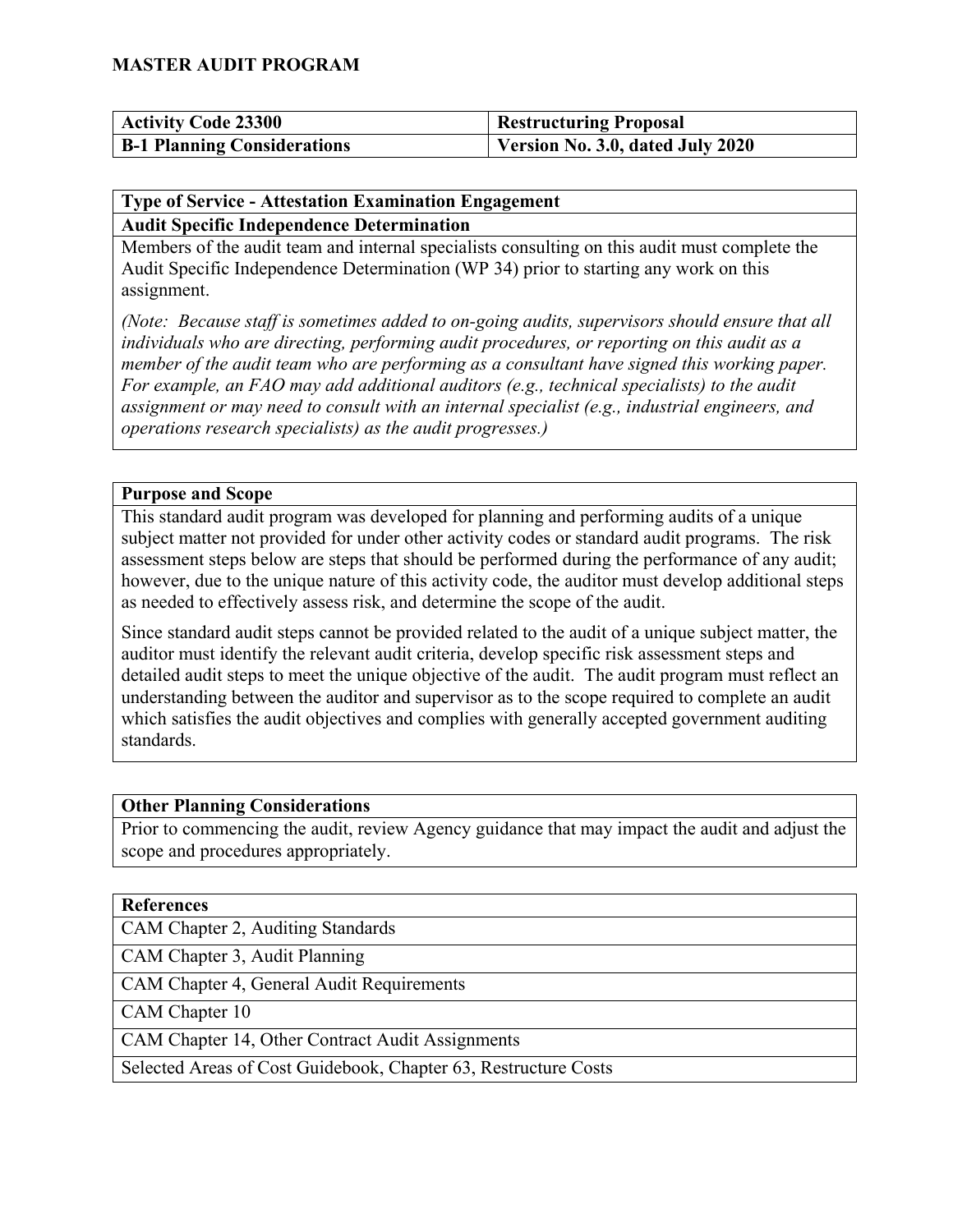| <b>B-1 Preliminary Steps</b>                                                                                                                                                                                                                                                                                                                                                                                                                                         | <b>WP Reference</b> |
|----------------------------------------------------------------------------------------------------------------------------------------------------------------------------------------------------------------------------------------------------------------------------------------------------------------------------------------------------------------------------------------------------------------------------------------------------------------------|---------------------|
| Version No. 3.0, dated July 2020                                                                                                                                                                                                                                                                                                                                                                                                                                     |                     |
| 1. Review the permanent file to identify any audit leads affecting the subject<br>matter of the audit. If there are applicable audit leads discuss with the team<br>how they will affect the scope of the audit (e.g., the nature, timing, and<br>extent of testing).                                                                                                                                                                                                |                     |
| 2. Review permanent file to determine if previous audits included findings and<br>recommendations related to the subject matter under audit. If there were<br>findings material to the subject matter, document this information in the risk<br>assessment and perform the following procedures:                                                                                                                                                                     |                     |
| a. Ask contractor management if corrective actions were taken to address<br>findings and recommendations reported in previous DCAA audits (e.g.,<br>questioned costs, business system deficiencies, CAS audits) that are<br>relevant to the subject matter of audit. If yes, have contractor explain<br>corrective actions taken and determine if additional audit procedures<br>should be included in the fieldwork to test the corrective actions.<br>(GAGAS 7.13) |                     |
| b. Document the results of the inquiry and the impact of the corrective<br>actions to the subject matter under audit.                                                                                                                                                                                                                                                                                                                                                |                     |
| 3. Review permanent file to determine if the contractor has previously provided<br>other studies or audits (e.g., summary listing of internal audits or external<br>audit reports) that directly relate to the subject matter under audit. If there<br>are no other studies or audits, document that information in the working<br>papers and perform the procedures below.                                                                                          |                     |
| Ask contractor management if internal audits were performed. If yes,<br>a.<br>request contractor provide a summary listing of the internal audits that<br>would assist us in understanding and evaluating the efficacy of the<br>internal controls relevant to the subject matter of the audit:                                                                                                                                                                      |                     |
| b. If the review of the perm file or the contractor identifies relevant<br>internal audits:                                                                                                                                                                                                                                                                                                                                                                          |                     |
| Determine if access to these reports is necessary to complete the<br>evaluation of the relevant internal controls to support the risk<br>assessment or audit procedures related to the subject matter of the<br>audit. There must be a nexus between the internal audit reports and<br>the scope of this specific assignment.                                                                                                                                        |                     |
| Document the results of the determination in writing.                                                                                                                                                                                                                                                                                                                                                                                                                |                     |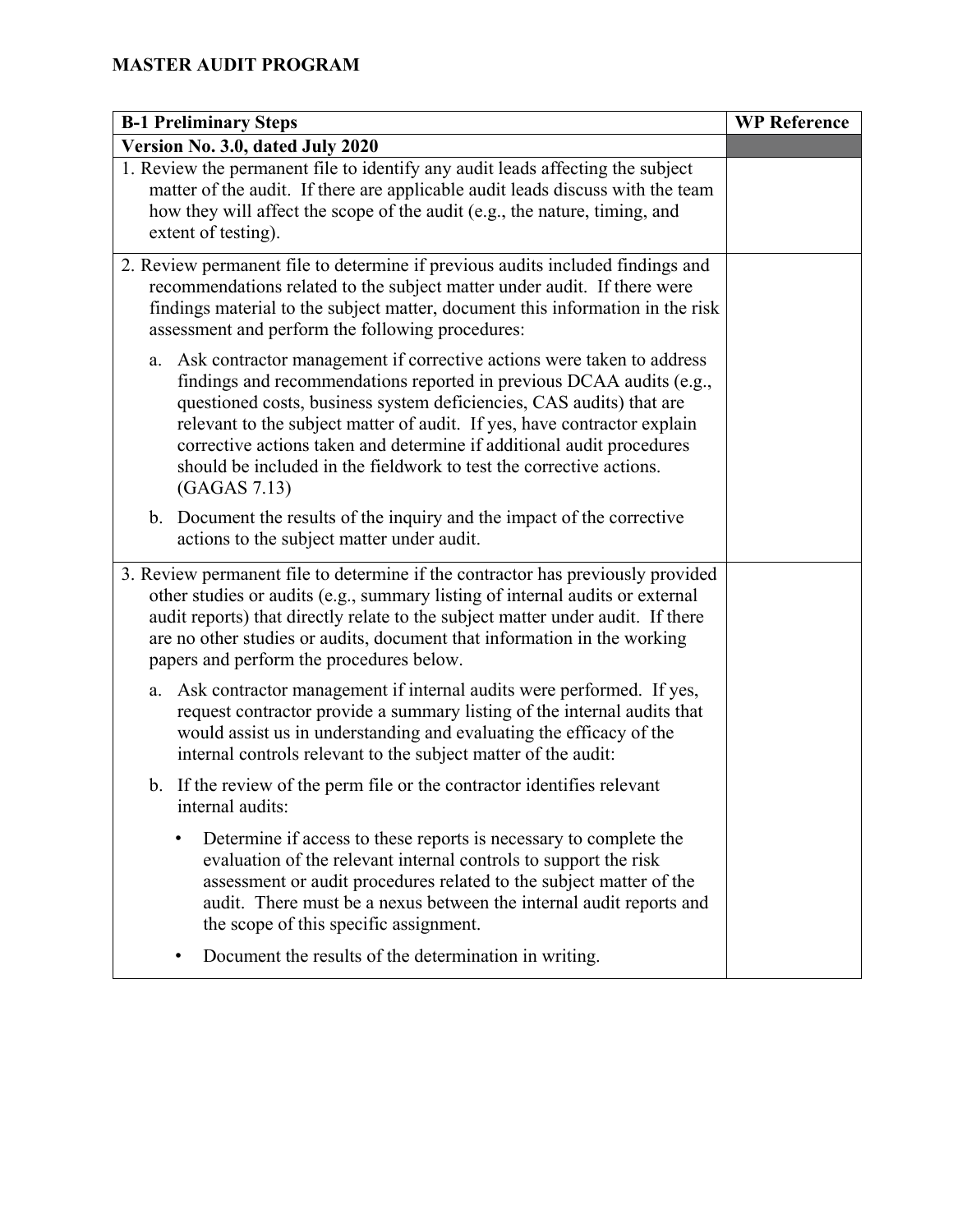| <b>B-1 Preliminary Steps</b>                                                                                                                                                                                                                                                        | <b>WP</b> Reference |
|-------------------------------------------------------------------------------------------------------------------------------------------------------------------------------------------------------------------------------------------------------------------------------------|---------------------|
| If assignment is at a major contractor location, coordinate with the<br>CAD or FAO point of contact (POC) for internal audit reports to<br>request the contractor provide access to the reports.                                                                                    |                     |
| If assignment is at a non-major contractor and the FAO does not<br>$\bullet$<br>have a designated POC, the auditor should request the contractor<br>provide access to the internal audit reports.                                                                                   |                     |
| The request should include information on how the internal audit report<br>c.<br>is relevant to the DCAA audit. Place a copy of the request in the<br>assignment administrative working papers.                                                                                     |                     |
| If the review of the perm file or the contractor identifies relevant<br>$\bullet$<br>other audits or studies:                                                                                                                                                                       |                     |
| Obtain publicly available information for the relevant other<br>$\bullet$<br>Government agency audits (e.g., websites for DoD IG or other IGs,<br>service audit agencies, etc.).                                                                                                    |                     |
| Make appropriate adjustments to your risk assessment and planned<br>$\bullet$<br>procedures based on the reported findings.                                                                                                                                                         |                     |
| Document the results of the inquiries including the response received<br>d.<br>from the contractor for any request for access to internal audit reports.<br>(If access was not granted this should include the contractor's rationale<br>or justification for not granting access). |                     |
| Determine if additional audit procedures are needed to respond any<br>e.<br>identified risk.                                                                                                                                                                                        |                     |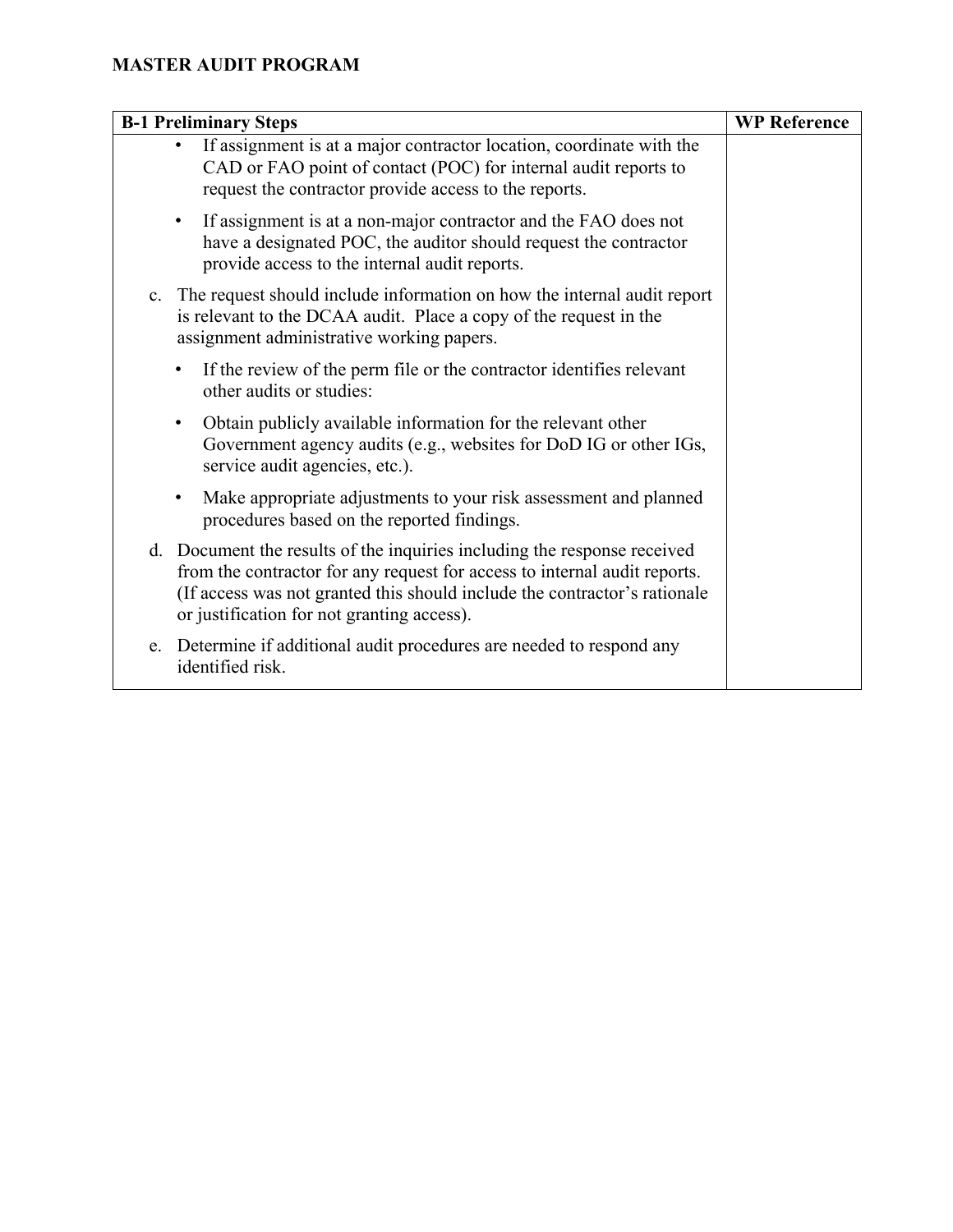| <b>B-1 Preliminary Steps</b>                                                                                                                                                                                                                                                                                                   | <b>WP</b> Reference |
|--------------------------------------------------------------------------------------------------------------------------------------------------------------------------------------------------------------------------------------------------------------------------------------------------------------------------------|---------------------|
| 4. During the entrance conference, or other appropriate meeting, make specific<br>inquiries of contractor management and other appropriate parties regarding<br>the following:                                                                                                                                                 |                     |
| Their knowledge of any actual, suspected, or alleged fraud or<br>a.<br>noncompliance with laws and regulations affecting the period of time<br>corresponding to the subject matter under audit (AT-C 205.32)                                                                                                                   |                     |
| b. Whether any investigations or legal proceedings, that are significant to<br>the engagement objectives, have been initiated or are in process with<br>respect to the period of time corresponding to the subject matter.<br>(GAGAS 7.14)                                                                                     |                     |
| The existence of other audits and studies (performed by other than<br>$\mathbf{c}$ .<br>DCAA) that relate to the subject matter under audit. If yes, have the<br>contractor explain the audits and studies performed, any related findings<br>or recommendations, and any contractor corrective actions taken.<br>(GAGAS 7.13) |                     |
| Note: Specifically document in the working papers; the inquiries and the<br>corresponding responses as well as how the responses affect the<br>performance of the engagement.                                                                                                                                                  |                     |
| 5. Contact the contracting officer to ascertain any known concerns that will<br>impact the audit and adjust the audit scope and procedures accordingly.                                                                                                                                                                        |                     |
| 6. Notify the appropriate contracting officer of the commencement of the risk<br>assessment and that the expected completion date will be provided in the<br>formal acknowledgement once the risk assessment is complete. The<br>acknowledgement process should be performed in accordance with CAM 4-<br>104.                 |                     |
| 7. ADD SPECIFIC RISK ASSESSMENT STEPS HERE                                                                                                                                                                                                                                                                                     |                     |
| 8. Document the need for specialist assistance and/or assist audits, and prepare<br>the necessary request letters.                                                                                                                                                                                                             |                     |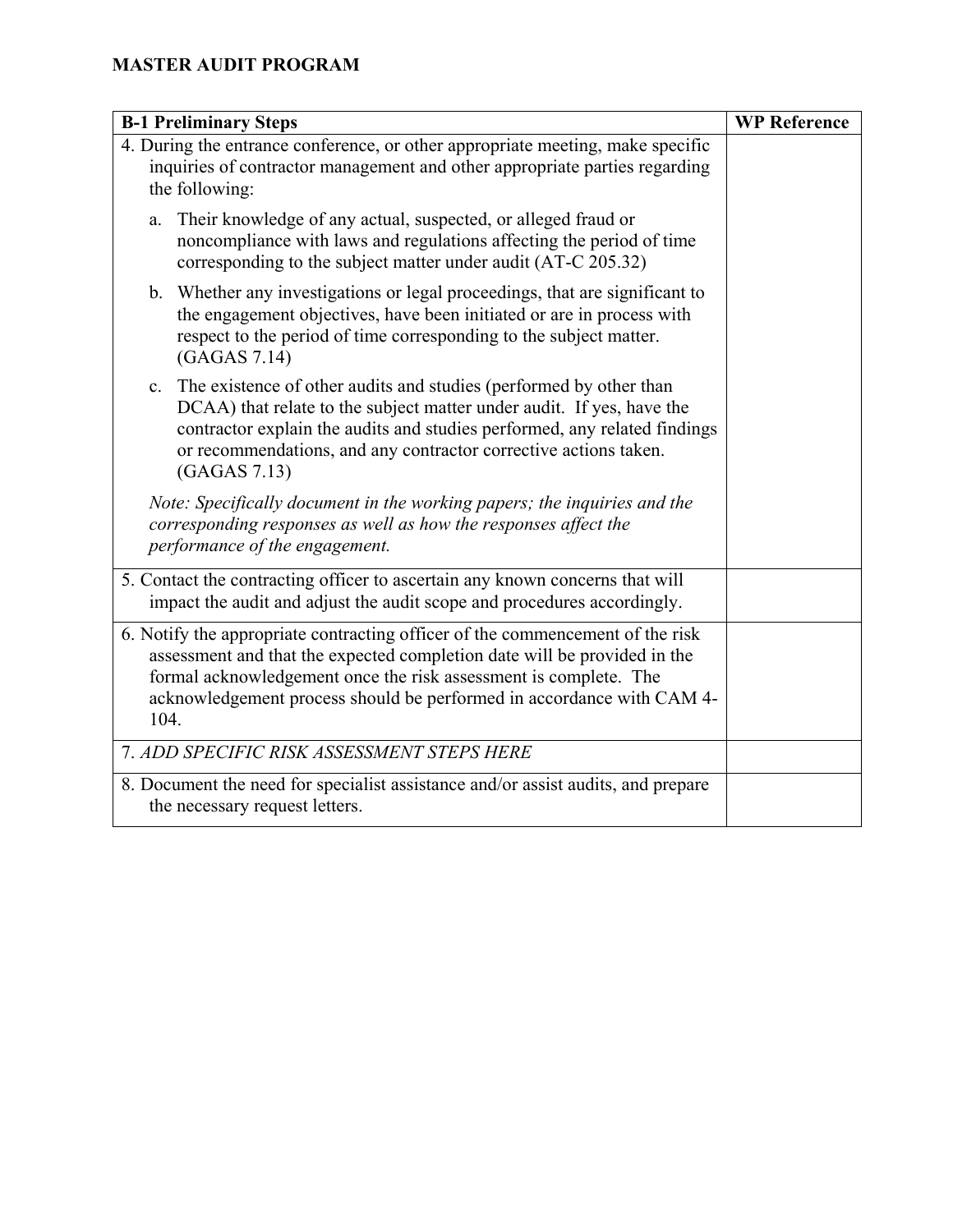| <b>B-1 Preliminary Steps</b>                                                                                                                                                                                                                                                                                                                                 | <b>WP Reference</b> |
|--------------------------------------------------------------------------------------------------------------------------------------------------------------------------------------------------------------------------------------------------------------------------------------------------------------------------------------------------------------|---------------------|
| 9. Based on the team's understanding of the criteria, subject matter, and the                                                                                                                                                                                                                                                                                |                     |
| contractor and its environment, hold a planning meeting with the audit                                                                                                                                                                                                                                                                                       |                     |
| team (at a minimum, Supervisor and Auditor) to discuss and identify                                                                                                                                                                                                                                                                                          |                     |
| potential material noncompliances, whether due to error or fraud, that                                                                                                                                                                                                                                                                                       |                     |
| could affect the subject matter. The discussion should include:                                                                                                                                                                                                                                                                                              |                     |
| relevant prior audit experience (e.g., questioned cost, relevant reported<br>estimating or accounting system deficiencies),                                                                                                                                                                                                                                  |                     |
| relevant aspects of the contractor and its environment,<br>٠                                                                                                                                                                                                                                                                                                 |                     |
| risk of material noncompliance due to fraud (e.g., the extent of financial<br>$\bullet$<br>incentives, pressures to meet budget or contractual commitments, and<br>opportunities to commit and conceal fraud). Consider the DoD IG<br>website Fraud Detection Resources for Auditors for common fraud risk<br>factors. Copy link and paste into web browser, |                     |
| other factors identified that increase the risk of material noncompliance<br>٠<br>with laws and regulations, and                                                                                                                                                                                                                                             |                     |
| the audit team's understanding of relevant key internal controls.<br>Document the factors identified that increase the risk of material<br>noncompliance due to error or fraud that could affect the subject matter,<br>and design audit procedures to respond to the increased risk of material<br>noncompliance.                                           |                     |
| Communication among audit team members should continue as needed<br>throughout the audit regarding the risk of material misstatement and<br>noncompliance due to error or fraud.                                                                                                                                                                             |                     |
| 10. Using the framework and guidelines in WP B-2, obtain and document an<br>understanding of the contractor's internal controls that are relevant to the<br>audit. Auditors should be able to obtain a major portion of this<br>understanding during a walkthrough of the subject matter of the audit.                                                       |                     |
| 11. Conduct an entrance conference.                                                                                                                                                                                                                                                                                                                          |                     |
| 12. Discuss with your supervisor the results of the risk assessment and reach an<br>agreement on the planned audit scope, including the detailed audit steps.<br>Document and obtain supervisory approval of the risk assessment and the<br>planned scope of examination WP B and -1 WPs.                                                                    |                     |
| 13. Issue a notification letter to the contractor regarding the audit in accordance<br>with CAM 4-302.3. If applicable, include a follow up with contractor<br>management on:                                                                                                                                                                                |                     |
| corrective actions that address previous DCAA audit findings and<br>a.<br>recommendations,                                                                                                                                                                                                                                                                   |                     |
| b. other studies or audits that impact the subject matter.                                                                                                                                                                                                                                                                                                   |                     |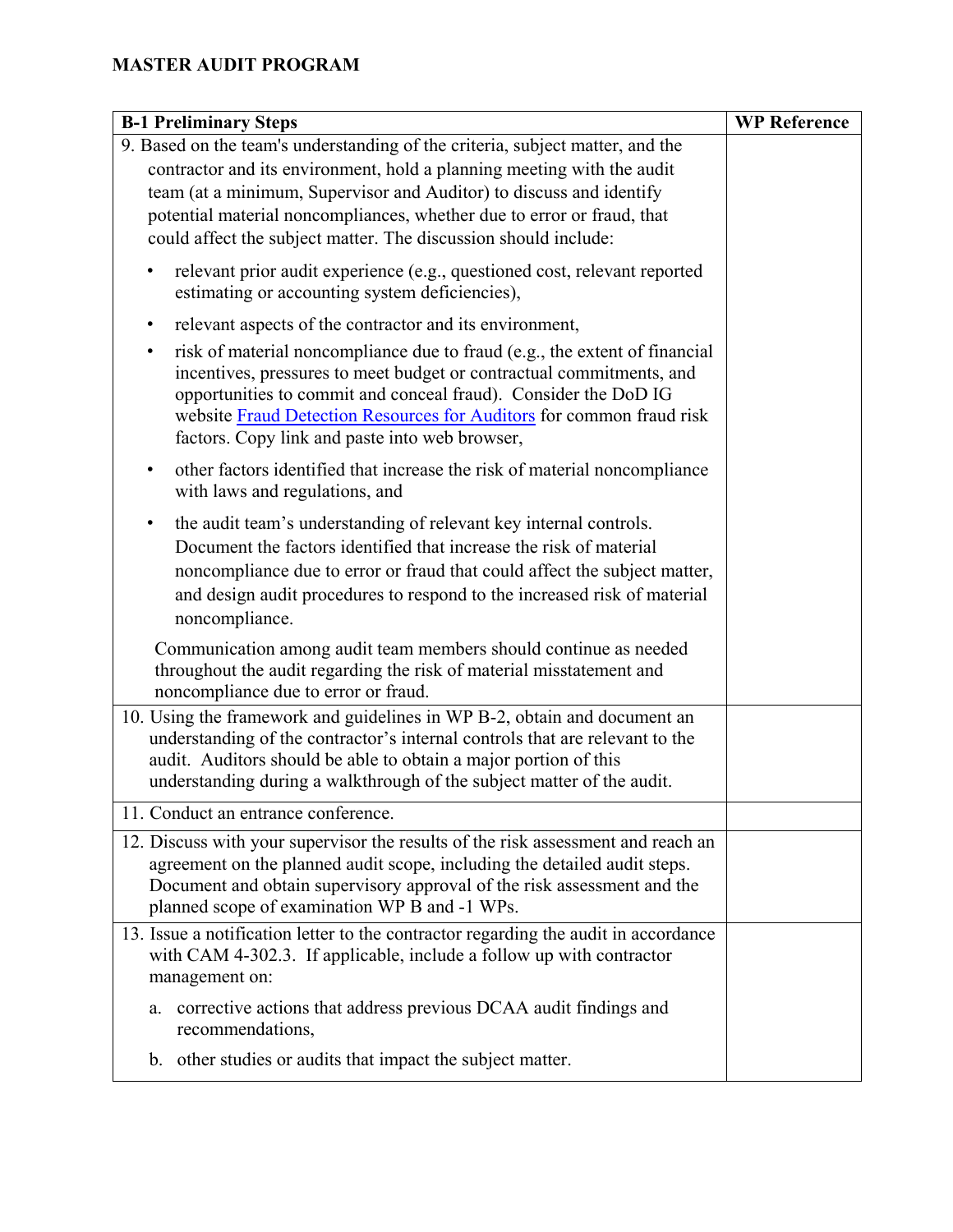| <b>C-1 Detailed Steps</b>        | <b>WP Reference</b> |
|----------------------------------|---------------------|
| Version No. 3.0, dated July 2020 |                     |
| Auditor will develop steps       |                     |
|                                  |                     |
|                                  |                     |
|                                  |                     |